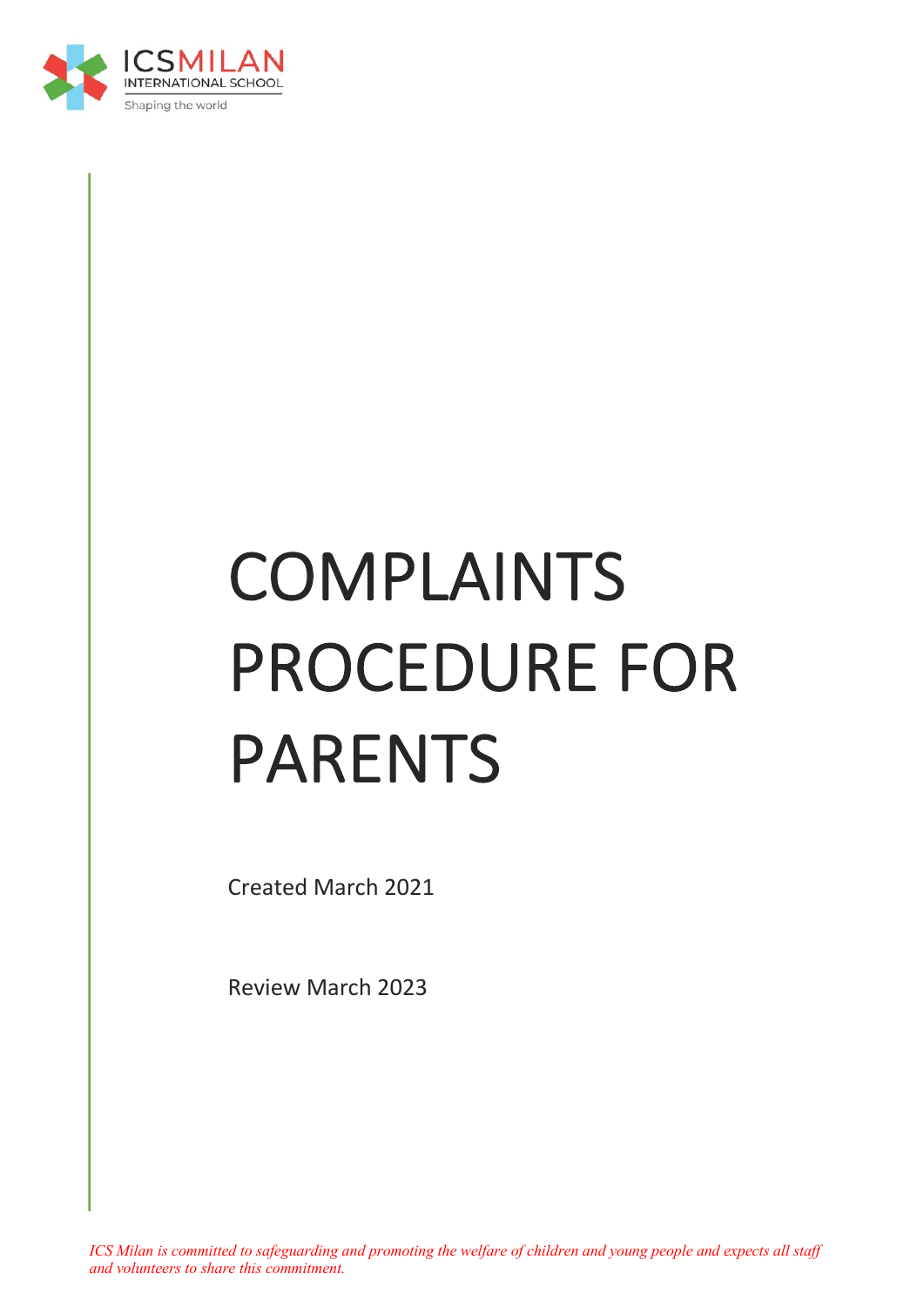# **Complaints Procedure for Parents**

This policy should be read in conjunction with the school Safeguarding Policy.

# **Introduction**

The School prides itself on the quality of the teaching and pastoral care provided to its students. However, if parents do have a complaint, they can expect it to be treated by the School in accordance with this procedure*.*

- *A complaint is an expression of dissatisfaction where the complainant requires a way of having their concern heard, investigated and resolved.*
- *This procedure is only applicable to complaints raised by parents of current students. Once a pupil has left the school the procedure is no longer applicable (unless the complaint is already under investigation at the time of leaving).*
- *This policy is made available on the school website.*
- *A working week or working day refers to weeks/days (Monday to Friday) when the school is in session.*

Parents can be assured that all concerns and complaints will be treated seriously and confidentially. A record will be kept of all formal complaints, and of whether they are resolved at the preliminary stage or proceed to a panel hearing. The School will make available the number of complaints registered under the formal procedure during the preceding school year, on request, to parents of current or prospective students.

Correspondence, statements and records relating to individual complaints will be kept confidential.

## **Stage 1 – Informal Resolution**

It is hoped that most complaints and concerns will be resolved quickly and informally.

- If parents have a complaint they should normally contact their child's class teacher (Early Years and Primary) or Form Tutor (Secondary) or in the case of nursery students, their Key Person. In many cases, the matter will be resolved straightaway by this means to the parents' satisfaction.
- If the Class Teacher/Form Tutor/Key Person cannot resolve the matter alone, it may be necessary for him/her to consult the Executive Principal of Phase. In Early Years, this would be the Executive Principal of Early Years, in Primary, Executive Principal of Primary and in Secondary, Executive Principal of Middle Year (Years 7-11.)
- Complaints made directly to the Executive Principal of Phase will usually be referred to the relevant Class Teacher, Form Tutor/Key Person unless the Executive Principal of Phase deems it appropriate to deal with the matter personally.
- The relevant staff member dealing with the complaint will make a written record of all concerns and complaints and the date on which they were received. Should the matter not be resolved within two working weeks from receipt or in the event that the Class Teacher/ Form Tutor/Key Person and the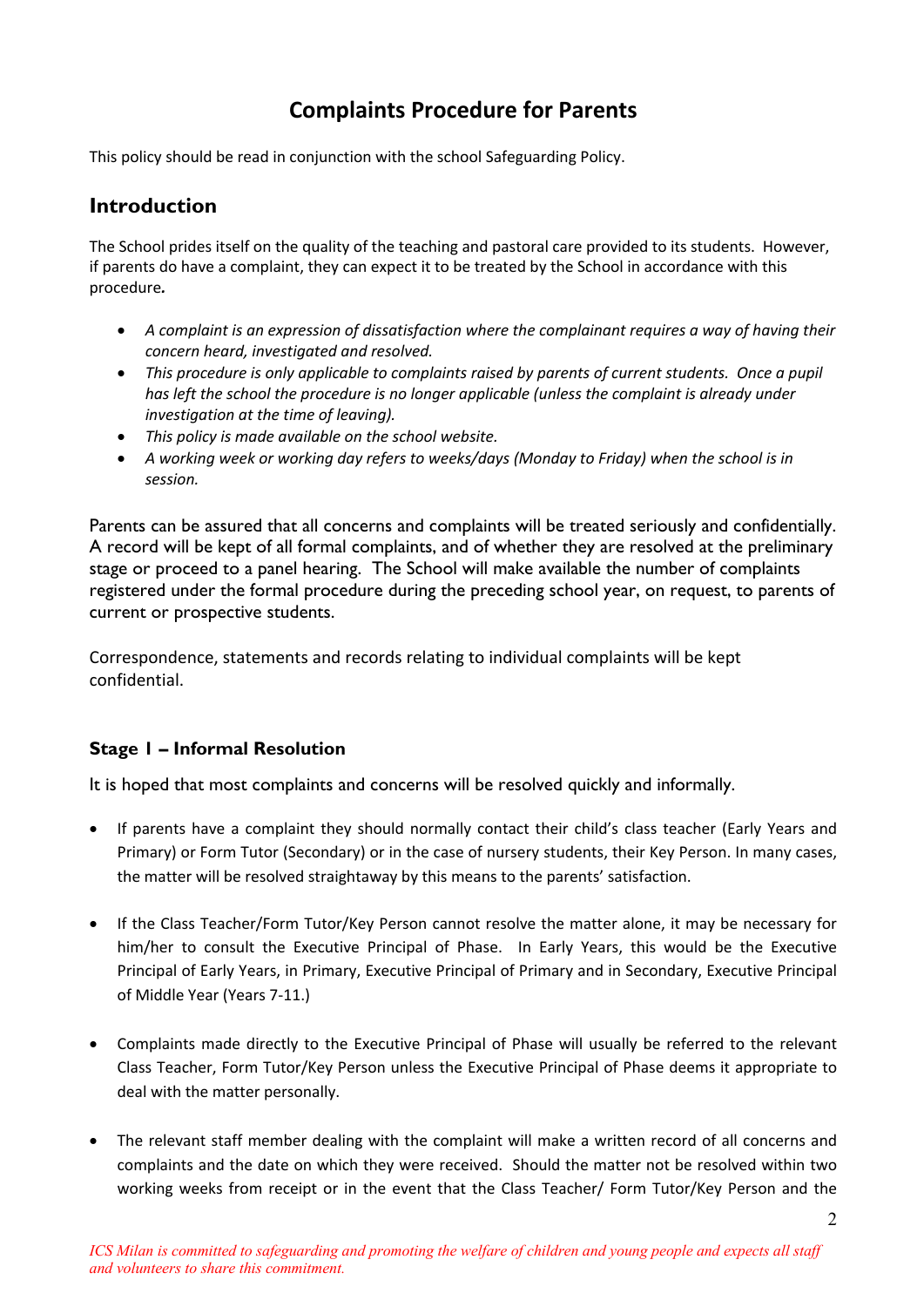parent fail to reach a satisfactory resolution, then parents will be advised to proceed with their complaint in accordance with Stage 2 of this procedure.

### **Stage 2 – Formal Resolution**

- If the complaint cannot be resolved on an informal basis, then the parents should put their complaint in writing to the Executive Principal. The Executive Principal will decide, after considering the complaint, the appropriate course of action to take.
- In most cases, the Executive Principal will speak to the parents concerned, normally within one working week of receiving the complaint, to discuss the matter. If possible, a resolution will be reached at this stage.
- It may be necessary for the Executive Principal to carry out further investigations. If so, the Executive Principal will update the complainant every ten working days.
- The Executive Principal will keep written records of all meetings and interviews held in relation to the complaint.
- Once the Executive Principal is satisfied that, so far as is practicable, all of the relevant facts have been established, a decision will be made and parents will be informed of this decision in writing. The Executive Principal will also give reasons for his/her decision.
- If parents are still not satisfied with the decision, they should proceed to Stage 3 of this Procedure and contact the Executive Principal within seven days of being notified of the Stage 2 decision. The Executive Principal will then refer the complaint to the CEO within three working days.
- A written record is held of all complaints made to the school under the formal part of the complaints procedure. In relation to these complaints, the school will record whether they are resolved at Stage 2 or proceed to a panel, and the action taken by the school as a result of the complaint (whether or not it is upheld).

#### **Stage 3 – Complaints Panel Hearing**

- If parents seek to invoke Stage 3 following a failure to reach an earlier resolution at Stage 2, they must address their complaint in writing to the CEO, who can be contacted through the Executive Principal or School Manager.
- The CEO will reply to the parents acknowledging the complaint within five working days of receipt in writing. This letter will inform them that the Complaints Panel will hear their complaint within fourteen working days.
	- The CEO will appoint each member of the Complaints Panel, will nominate the Chair of the Panel and a Clerk to the Panel . The Panel is to consist of three persons not directly involved in the matters detailed in the complaint. One member of the Panel shall be independent of the management and running of the School. The Clerk may be a member of the school staff. The CEO

3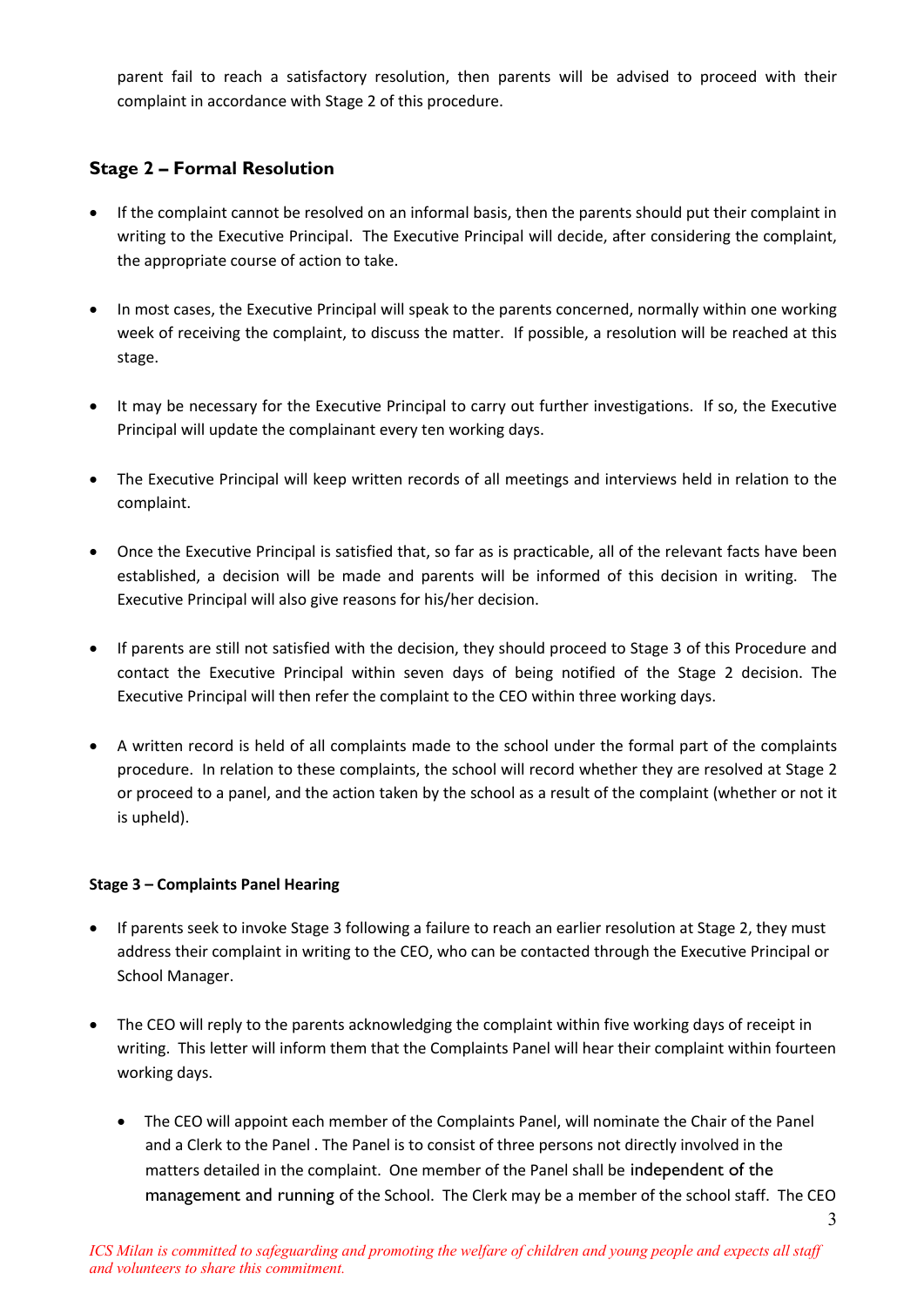will pass particulars of the complaint to the Panel, who will meet independently of the CEO from that point.

#### *Procedures for Preparation for a Complaints Panel Hearing*

- The Clerk should convene an initial meeting of the Complaints Panel and arrange a date and time for the Hearing. The Clerk should give all available relevant documentation to the Panel members. If the Panel deems it necessary, it may require that further particulars of the complaint or any related matter be supplied in advance of the hearing.
- The Clerk should then write to the Complainant, the Executive Principal and any other relevant staff witnesses to inform them:
	- $\triangleright$  The date, time and venue of the hearing
	- $\triangleright$  The aims and objectives of the hearing and how it will be conducted
	- $\triangleright$  That documentation for Panel consideration must be presented to the Clerk no later than five working days before the hearing takes place.
	- $\triangleright$  The right to bring along one other person to provide support. This may be a relative, teacher or friend. **Legal representation will not be permitted**.
	- $\triangleright$  How and when the Panel will reach and communicate their decision in writing.
- It is the Clerk's responsibility to ensure that all parties receive relevant documents at least three working days before the date of the Hearing so as to allow individuals to familiarise themselves with the evidence.

#### *Format of a Complaints Panel Hearing*

The Complaints Panel Hearing should take the following suggested format:

- The Chair of the meeting will introduce all parties to one another and explain the principles, objectives and format of the hearing. The Clerk will take minutes which will be made available at the same time as the Panel's decision.
- The Complainant will be given the opportunity to explain their complaint. Following this, the Executive Principal and the Panel members may ask the complainant questions.
- The Executive Principal will then be given an opportunity to explain the School's official response, interpretation or view about the complaint. Following this the complainant and Panel members will be allowed to question the Executive Principal.
- Each party will be given the opportunity to call any witnesses and question witnesses called by the other parties.
- The Executive Principal and Complainant will be given the opportunity to give final statements in relation to the matter.
- The Chair of the meeting should bring the Hearing to a conclusion.

Following the Hearing, the procedure should be as follows: